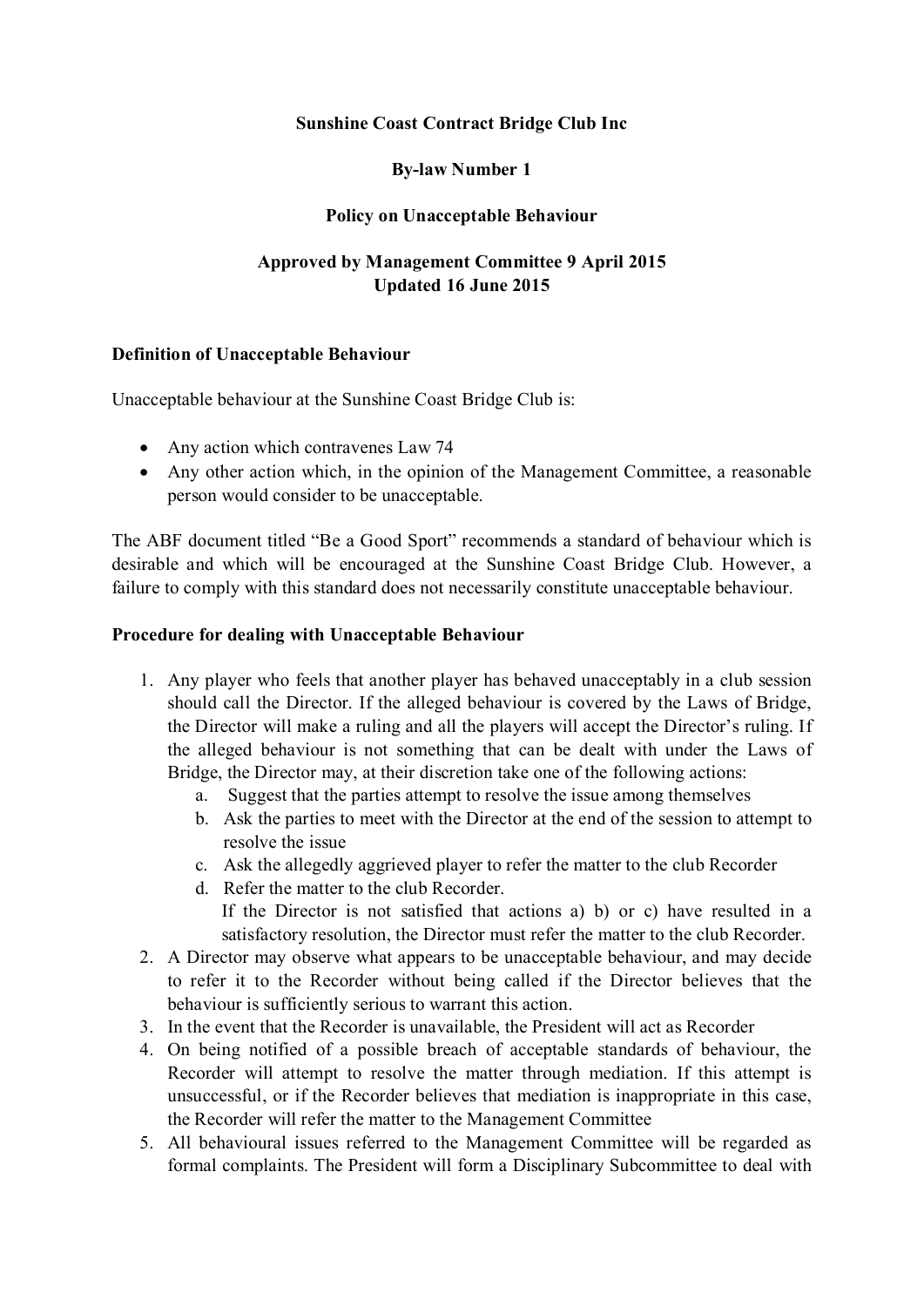each complaint. The Disciplinary Subcommittee will consist of the President, the Games Director and at least two senior club members. The Recorder may also be invited to join the Disciplinary Subcommittee provided that he/she has had no prior involvement with the complaint under consideration.

- a. The Disciplinary Subcommittee will investigate the alleged unacceptable behaviour to determine whether it is proven to have occurred. During this investigation, all parties have a right to state their case, and all parties may be represented
- b. If the Disciplinary Subcommittee is satisfied that unacceptable behaviour has occurred, it will then recommend to the Management Committee what further action to take. Depending on the severity of the unacceptable behaviour, such actions may include:
	- i. Reprimands
	- ii. Warnings
	- iii. Suspensions
	- iv. In extreme cases, termination of membership of the Sunshine Coast Bridge Club in accordance with Clause 7 of the club's constitution
- c. All parties have the right to appeal the decision at a full meeting of the club.
- d. The QBA will be advised of any disciplinary action taken by the Management Committee by confidential letter